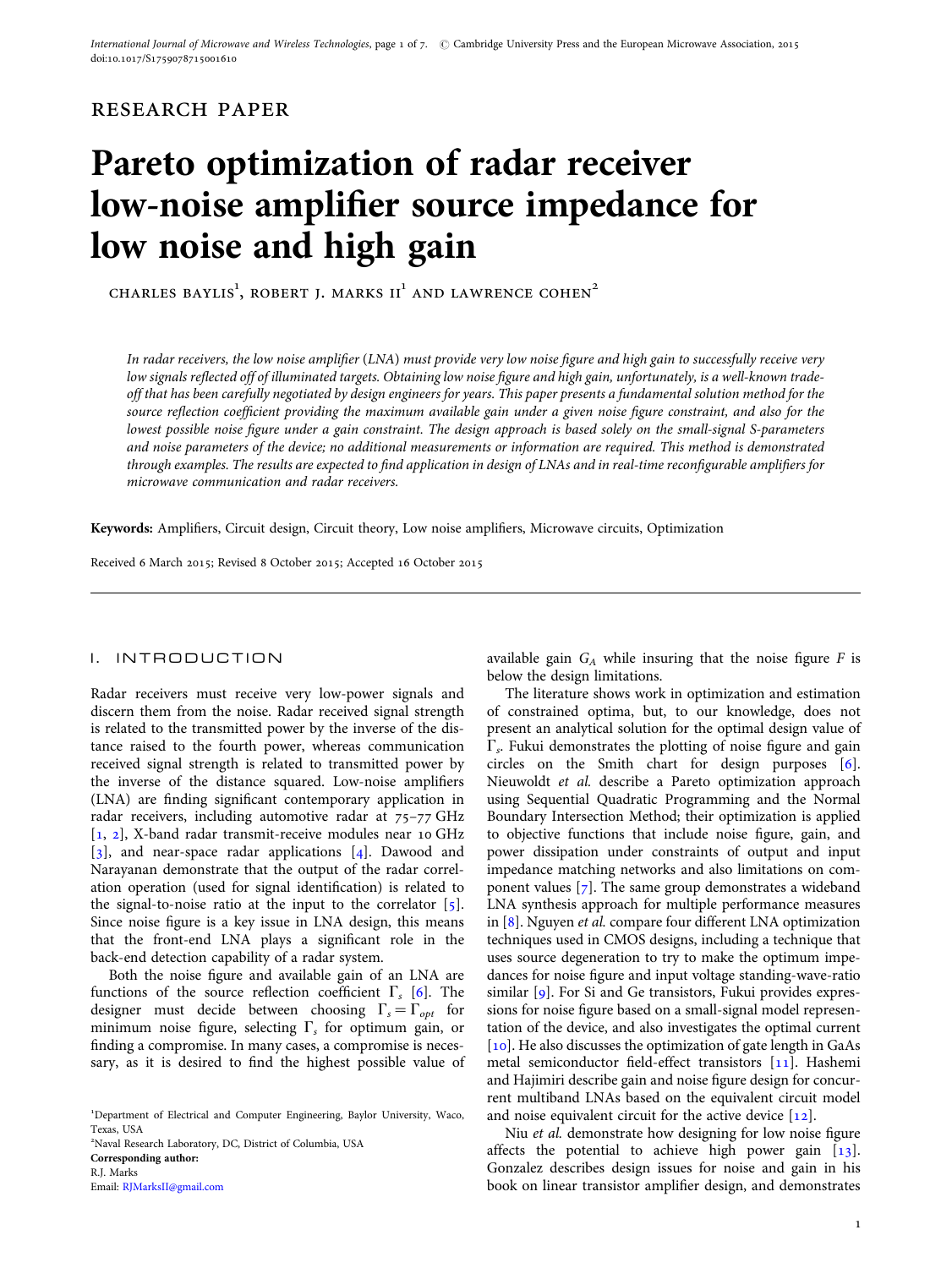<span id="page-1-0"></span>optimization for different noise and gain requirements by drawing a line from the optimum gain source impedance to the optimum noise figure source impedance in the Smith chart  $[14]$  and calculating variations of gain and noise figure along the line. While many have used rule-of-thumb approximations, the present paper shows from the theory that the Pareto trade-off need not be approximated, but can be directly obtained from the S-parameters and noise parameters.

This paper describes how to directly find the source reflection coefficient providing the largest available gain while meeting noise figure constraints, or the source reflection coefficient providing the smallest noise figure while meeting available gain constraints. This is a constrained optimization problem based on two convex sets (gain and noise figure). Pareto optimization involves finding a tradeoff between two conflicting objectives. Miettenen discusses multiple-objective optimization and provides examples from economics, mathematics, and engineering [\[15\]](#page-5-0). A similar situation requiring the use of Pareto analysis is the optimization of load reflection coefficient for linearity and efficiency  $[16–19]$  $[16–19]$  in power amplifiers. However, the power amplifier problem is a nonlinear optimization that must be performed sequentially. For source impedance optimization in LNAs, linear behavior is assumed, allowing the Pareto optimum to be found analytically using the S-parameters and noise parameters.

This paper presents theory that can be applied in many various ways in LNA design and optimization. One particularly useful application is reconfigurable LNAs. In a reconfigurable LNA, many of the parameters involved in a design are fixed, such as bias, source inductance, stabilization networks, and other parameters. However, the source impedance may be constructed from reconfigurable elements to allow tuning around the Smith chart in real-time. In such case, the approach presented in this paper is useful in finding the value of  $\Gamma<sub>s</sub>$  providing maximum gain under noise figure constraints or providing minimum noise figure under gain constraints. The requirements may change in mobile systems due to different expected signal-to-noise ratio of the input signal and requirements for signal-to-noise ratio of the RF front end.

Section II provides a theoretical description of the gain versus noise-figure tradeoff and derives equations to be solved to find the optimum noise figure given available-gain constraints or optimum available gain given noise-figure constraints. Section III presents examples of how this technique can be used for design in cases where the device is unconditionally stable and potentially unstable. Section IV provides conclusions regarding the work.

### II. GAIN AND NOISE FIGURE

The locus of points providing a constant available gain  $G_A$  in a linear amplifier is a circle in the Smith chart  $[14]$  $[14]$ . In addition, the locus of points providing a constant specified noise figure  $N_i$  is also a circle in the Smith chart  $[14]$  $[14]$ . As such, Fig. 1 depicts the situation in which circles of constant  $G_A$  and  $N_i$ are drawn in the Smith chart. The equations for the center  $C_a$  and radius  $r_a$  of a given  $G_A$  circle are given in terms of the value of the normalized available gain,  $g_a = G_A/|S_{21}|^2$ , as follows  $[14]$  $[14]$ :

$$
C_a = \frac{g_a C_1^*}{1 + g_a (|S_{11}|^2 - |\Delta|^2)},
$$
\n(1)



Fig. 1. Circles of constant gain and noise figure on the complex  $\Gamma_s$  plane (the Smith chart).

$$
r_a = \frac{\left[1 - 2K|S_{12}S_{21}|g_a + |S_{12}S_{21}|^2 g_a^2\right]^{1/2}}{\left|1 + g_a(|S_{11}|^2 - |\Delta|^2)\right|},\tag{2}
$$

where  $\Delta = S_{11}S_{22} - S_{12}S_{21}$ ,  $K = (1 - |S_{11}|^2 - |S_{22}|^2 + |\Delta|^2)$  $(2|S_{12}S_{21}|)$ , and  $C_1 = S_{11} - \Delta S_{22}^*$ .

Additionally, the center and radius of circles of constant noise figure are given in terms of the noise measure

$$
N_i = \frac{F_i - F_{min}}{4r_n} |1 + \Gamma_{opt}|^2,
$$
 (3)

where  $F_i$  is the noise figure and  $F_{min}$ ,  $\Gamma_{opt}$ , and  $r_n$  are the noise parameters of the device representing the minimum noise figure, optimum reflection coefficient for noise figure, and normalized noise resistance, respectively. The equations for the center and radius of the noise figure circles, based on the noise measure, are given as follows  $[14]$  $[14]$  $[14]$ :

$$
C_F = \frac{\Gamma_{opt}}{1 + N_i},\tag{4}
$$

$$
r_F = \frac{1}{1 + N_i} \sqrt{N_i^2 + N_i \left(1 - \left|\Gamma_{opt}\right|^2\right)} \ . \tag{5}
$$

Equations  $(1)$  and  $(4)$  show that both the gain and noise circles are centered along straight lines emanating from the origin of the complex  $\Gamma_s$  plane, as shown in Fig. 1.

A point in the  $\Gamma_s$  plane is on the locus of Pareto optimum points if and only if one of the  $F_i$  circles is tangent to one of the  $G_A$  circles at that point. For this to be true, the distance between the center of the  $G_A$  circle and the center of the F circle must equal the sum of the radii of the circles. The distance between the circle centers, from equations  $(1)$  and  $(4)$ , is given by

$$
D = |C_a - C_F| = \left| \frac{g_a C_1^*}{1 + Ag_a} - \frac{\Gamma_{opt}}{1 + N_i} \right|,\tag{6}
$$

where  $A = |S_{11}|^2 - |\Delta|^2$ . Optimality occurs when  $D = r_a + r_F$ or

$$
\left|\frac{g_a C_1^*}{1 + Ag_a} - \frac{\Gamma_{opt}}{1 + N_i}\right| = \frac{\sqrt{1 - ag_a - bg_a^2}}{\left|1 + Ag_a\right|} + \frac{\sqrt{N_i^2 + cN_i}}{1 + N_i}, \quad (7)
$$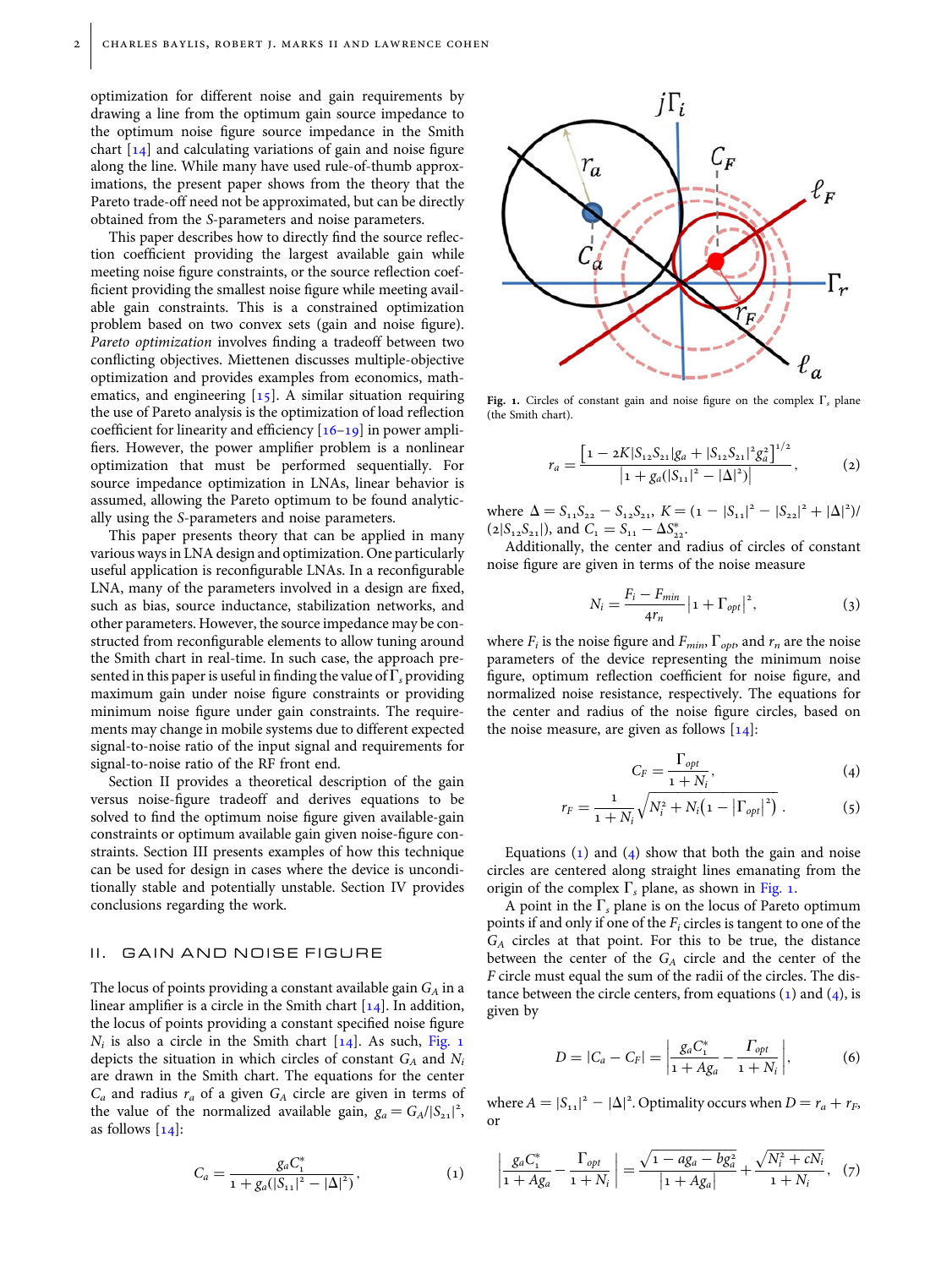$(22)$ 

<span id="page-2-0"></span>using equations [\(2\)](#page-1-0) and [\(5\)](#page-1-0), where  $a = 2K|S_{11}S_{21}|$ ,  $b = -|S_{12}S_{21}|^2$ , and  $c = 1 - |\Gamma_{opt}|^2$ . Multiplying both sides of [\(7\)](#page-1-0) by  $(1 + N_i)|1 + Ag_a|$  and squaring both sides gives

$$
\begin{aligned} \left| s(1+N_i) g_a C_1^* - \left| 1 + A g_a \right| \Gamma_{opt} \right|^2 \\ &= \left[ (1+N_i) \sqrt{1 - a g_a - b g_a^2} + \left| 1 + A g_a \right| \sqrt{N_i^2 + c N_i} \right]^2, \end{aligned} \tag{8}
$$

where  $s = sign(1 + Ag_a) = \pm 1$ . Since, for any complex numbers  $z_1$  and  $z_2$ ,

$$
|z_1 - z_2|^2 = |z_1|^2 + |z_2|^2 - 2\Re z_1 z_2^*.
$$
 (9)

Equation (8) can be written as

$$
(1 + N_i)^2 g_a^2 |C_1|^2 + |1 + Ag_a|^2 |T_{opt}|^2
$$
  
\n
$$
- 2sg_a |1 + Ag_a|(1 + N_i) \mathcal{R}(C_1 \Gamma_{opt})
$$
  
\n
$$
= (1 + N_i)^2 (1 - ag_a - bg_a^2) + |1 + Ag_a|^2 (N_i^2 + cN_i)
$$
  
\n
$$
+ 2(1 + N_i) |1 + Ag_a| \sqrt{(1 - ag_a - bg_a^2)(N_i^2 + cN_i)}.
$$
 (10)

There are two cases of interest for LNA design: (1) optimization of the noise measure  $N_i$  while bounding the gain  $g_a$  and (2) optimization of  $g_a$  while bounding  $N_i$ .

Case 1: bound  $g_a$  and optimize  $N_i$ .

A lower bound is placed on the normalized available gain  $g_a$ , and under this constraint, it is desired to minimize the noise figure  $F_i$  and hence the noise measure  $N_i$ . With  $g_a$  as a fixed value, an expression in terms of  $N_i$  can be developed. Equation (10) can be rewritten as a fourth-order polynomial in  $N_i$ :

$$
A_4 N_i^4 + A_3 N_i^3 + A_2 N_i^2 + A_1 N_i + A_0 = 0, \qquad (11)
$$

where

$$
A_4 = \left(\alpha + \gamma\right)^2 + 4\gamma\delta, \tag{12}
$$

$$
A_3 = 2(\alpha + \gamma)(2\alpha - \beta + c\gamma) + 4\gamma \delta(2 + c), \qquad (13)
$$

$$
A_2 = 2(\alpha - \beta - \gamma |\Gamma_{opt}|^2)(\alpha + \gamma) + (2\alpha - \beta + c\gamma)^2 + 4\gamma \delta(1 + 2c),
$$
 (14)

$$
A_1 = 2(2\alpha - \beta + c\gamma)(\alpha - \beta - \gamma |\Gamma_{opt}|^2) + 4\gamma \delta c, \quad (15)
$$

$$
A_{o} = \left(\alpha - \beta - \gamma |\Gamma_{opt}|^{2}\right)^{2} + 4\gamma \delta, \tag{16}
$$

$$
\alpha = g_a^2 \left| C_1 \right|^2 - \delta, \tag{17}
$$

$$
\beta = 2sg_a|1 + Ag_a|\mathcal{R}(C_1\Gamma_{opt}), \qquad (18)
$$

$$
\gamma = -\left|1 + Ag_a\right|^2,\tag{19}
$$

$$
\delta = 1 - ag_a - bg_a^2. \tag{20}
$$

Case 2: bound  $N_i$  and optimize  $g_a$ .

Because  $s^2 = 1$ ,  $|1 + Ag_a| = s(1 + Ag_a)$ , if  $N_i$  is assigned a fixed, limiting value, equation (10) can be rewritten (using the observation that  $s^2 = 1$ ) as a fourth-order polynomial in  $g_a$ :

$$
B_4 g_a^4 + B_3 g_a^3 + B_2 g_a^2 + B_1 g_a + B_0 = 0, \qquad (21)
$$

where

$$
B_4=-bvA^2-\lambda^2,
$$

$$
B_3 = -aA^2\nu - 2bAv - 2\lambda\varphi, \qquad (23)
$$

$$
B_2 = A^2 v - 2aAv - bv - 2\theta\lambda - \varphi^2, \qquad (24)
$$

$$
B_1 = 2Av - av - 2\theta\varphi, \qquad (25)
$$

$$
B_0 = \nu - \theta^2, \qquad (26)
$$

$$
\nu = 4(1 + N_i)^2 (N_i^2 + cN_i), \qquad (27)
$$

$$
\lambda = (1 + N_i)^2 (|C_1|^2 + b) + A^2 \xi - 2A \eta, \qquad (28)
$$

$$
\varphi = a(1 + N_i)^2 + 2A\xi - 2\eta, \tag{29}
$$

$$
\theta = \xi - (1 + N_i)^2, \tag{30}
$$

$$
\xi = \left|\Gamma_{opt}\right|^2 - N_i^2 - cN_i,\tag{31}
$$

$$
\eta = (1 + N_i) \Re (C_1 \Gamma_{opt}). \tag{32}
$$

In both Case 1 and Case 2, a fourth-order polynomial can be solved for  $N_i$  (Case 1) or  $g_a$  (Case 2) by using typical fourthorder polynomial solution techniques. Following the solution to the polynomial, both  $N_i$  and  $g_a$  will be known. This means that the center and radius of both the available gain circle corresponding to the value of  $g_a$  and the noise figure circle corresponding to the value of  $N_i$  can be calculated using equations  $(1)$  $(1)$ ,  $(2)$  $(2)$ ,  $(4)$ , and  $(5)$ . A complex number of magnitude 1 and phase equal to the angle in the complex plane with the  $Re(\Gamma_s)$ axis formed by a straight line from  $C_F$  to  $C_a$  is given by  $\mu$ :

$$
\mu = \frac{C_a - C_F}{|C_a - C_F|},
$$
\n(33)

where  $C_a$  and  $C_F$  are defined by ([4](#page-1-0)) and [\(5\)](#page-1-0).  $\mu$  (in the complex plane) is analogous to a unit vector from vector theory.  $\mu$  can be used to find the constrained optimum source reflection coefficient  $\Gamma_s$ :

$$
\tilde{\Gamma}_s = C_F + r_F \mu. \tag{34}
$$

## III. LNA PARETO OPTIMIZATION EXAMPLES

Two design optimization examples are provided where a limitation on the noise figure is placed, and it is desired to find the source reflection coefficient  $\Gamma<sub>s</sub>$  providing the maximum value of  $G_A$  while meeting given noise figure limitations. For brevity we have chosen to focus on this case (Case 2 from Section II), but Case 1 (finding the minimum value of  $F_i$  while meeting GA limitations) follows dual procedures.

Example 1: unconditionally stable device

Consider a device whose S-parameters and noise parameters are given by the following:  $S_{11} = 0.642e^{-j110^{\circ}}$ ,  $S_{12} = 0.02e^{j45^{\circ}}, \quad S_{21} = 4.54e^{-j126^{\circ}}, \quad S_{22} = 0.33e^{-j82.1^{\circ}}, \quad F_{min} =$ 1.3 dB,  $\Gamma_{opt} = 0.43e^{j_175^\circ}$ , and  $R_n = 9.3 \Omega$ . It is desired to design a LNA with the available gain as high as possible while possessing a noise figure no greater than 2 dB.

Stability metrics are calculated as follows:  $|\Delta| = 0.259$ and  $K = 3.006$ . Because  $K > 1$  and  $|\Delta| < 1$ , this device is unconditionally stable. It is desired to limit the noise figure to  $F_i = 2$  dB, giving  $N_i = 0.104$ . The quartic polynomial in (21) becomes

$$
-0.099g_a^4 - 0.36g_a^3 + 0.321g_a^2 + 1.256g_a - 0.81 = 0.
$$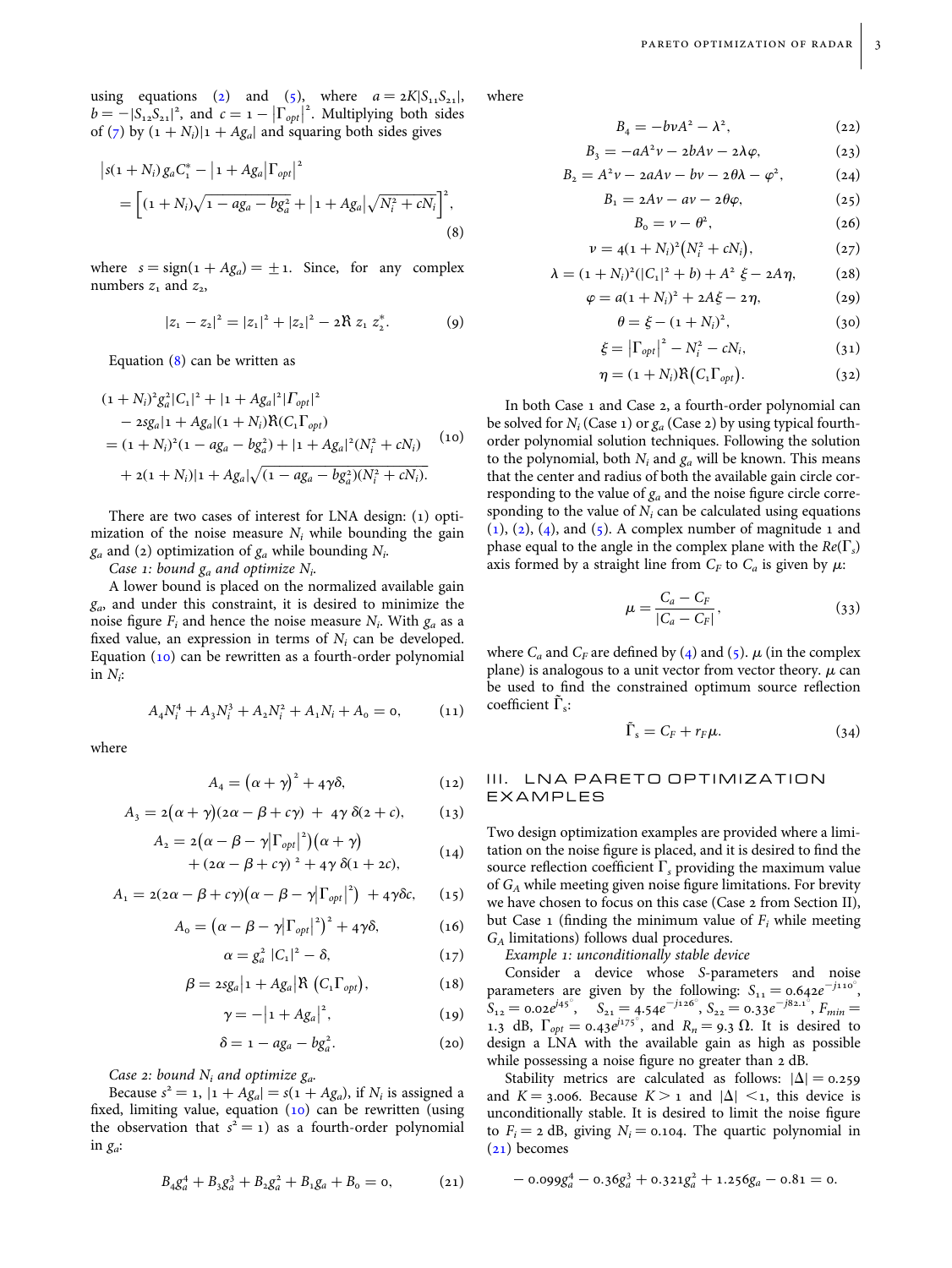

Fig. 2. Pareto optimum source reflection coefficient for Example 1 providing maximum constrained available gain with noise figure less than or equal to 2 dB, plotted with the associated noise figure (2 dB) and available gain circles (15.033 dB).

This polynomial has four roots that can easily be found by a numerical solver:  $g_a = -2.898, -2.898, 0.627, 1.546$ . Since it is the largest constrained value of  $g_a$  that is sought, the root chosen is  $g_a = 1.546$ , resulting in  $G_A = 15.033$  dB. Solving ([33](#page-2-0)) and [\(34](#page-2-0)) gives  $\mu = 1e^{j66.47^\circ}$  and  $\tilde{\Gamma}_s = 0.401e^{j133.522^\circ}$ . At  $\tilde{\Gamma}_s$  the maximum constrained value of available gain while maintaining the noise figure less than or equal to 2 dB,  $G_A = 15.033$  dB, is obtained. Figure 2 shows the Pareto optimum value of source reflection coefficient, along with the associated available-gain and noise-figure circles.

The collection of Pareto optimum reflection coefficients for different limiting values of noise figure can be plotted in the  $\Gamma_s$  Smith chart as in Fig. 3. This locus is generated by solving the Pareto optimization problem for multiple limiting values of noise figure spanning from  $F_{min}$  until the maximumgain reflection coefficient  $\Gamma_{Ms}$  is reached (in the unconditionally stable case). This collection of points provides optimal trade-off values between gain and noise figure. The same collection of points is obtained by solving the Pareto optimization problem for multiple limiting values of  $g_a$ . The Pareto optimum locus extends from  $\Gamma_{opt}$ , the reflection coefficient providing optimum noise figure, to  $\Gamma_{Ms}$ , the reflection coefficient providing maximum available gain. While the literature



Fig. 3. Pareto optimum locus for Example 1: the collection of  $\Gamma<sub>s</sub>$  points providing optimum available gain for different bounded noise figure values. Note that the Pareto locus is not a straight line.

often suggests the "rule-of-thumb" method of drawing a straight line between the gain and noise figure optima to perform Pareto designs  $[14]$  $[14]$ , the Pareto optimum locus is generally not a straight line between the points, but rather a curve connecting them.

Figure 4 shows the Pareto front. The Pareto front is a plot of the gain-versus-noise tradeoff for the values of  $\Gamma_s$  on the Pareto optimum locus, and it shows the maximum values of  $G_A$  that can be obtained under different limiting values of  $F_i$ . The plot begins at the minimum noise figure  $F_i = F_{min}$ 1.3 dB and ends at the maximum available gain, which occurs at a simultaneous conjugate match for the device [\[14](#page-5-0)]:

$$
G_{A,max} = \frac{|S_{21}|}{|S_{12}|} (K - \sqrt{K^2 - 1}) = 15.895 \text{ dB}
$$

#### Example 2: potentially unstable device

Consider a device whose S-parameters and noise parameters are given as follows:  $S_{11} = 0.6e^{j26^{\circ}}$ ,  $S_{12} = 0.07e^{j162^{\circ}}$ ,  $S_{21} =$ 5.14e<sup>-j34°</sup>, S<sub>22</sub> = 0.45e<sup>j72.5°</sup>, F<sub>min</sub> = 1.8 dB,  $\Gamma_{opt} = 0.31e^{\frac{3}{180^\circ}}$ and  $R_n = 5.4 \Omega$ . It is desired to design a LNA with a noise figure less than or equal to 2 dB and the largest available gain under this constraint.

The stability metrics of the device are calculated to be  $|\Delta| =$ 0.182 and  $K = 0.654$ . Because  $K \le 1$ , the device is potentially unstable  $[14]$  $[14]$ . This does not significantly affect the design procedure, but the stability circle should be drawn and care should be taken that the Pareto optimum is in the stable region on the Smith chart.

For reference in choosing the gain, the maximum stable gain is calculated as in [[14\]](#page-5-0):  $G_{MSG} = 18.659$  dB. It is desired to limit the noise figure to 2 dB, resulting in  $N_i = 0.199$ from  $(3)$  $(3)$  $(3)$ . Finding a, b, and c, and then using equations  $(21)$  $(21)$ through  $(32)$  $(32)$  gives the quartic polynomial of  $(20)$  $(20)$  for solution:

$$
-0.16g_a^4 - 0.614g_a^3 + 0.617g_a^2 + 2.664g_a - 1.174 = 0
$$

Solving this polynomial numerically with a mathematical software package results in four roots:  $-3.061, -3.06, 0.419$ , and 1.868. The largest of the roots is the root that will be



Fig. 4. Pareto front for Example 1: values of available gain  $G_A$  for different limiting values of noise figure  $F_i$ .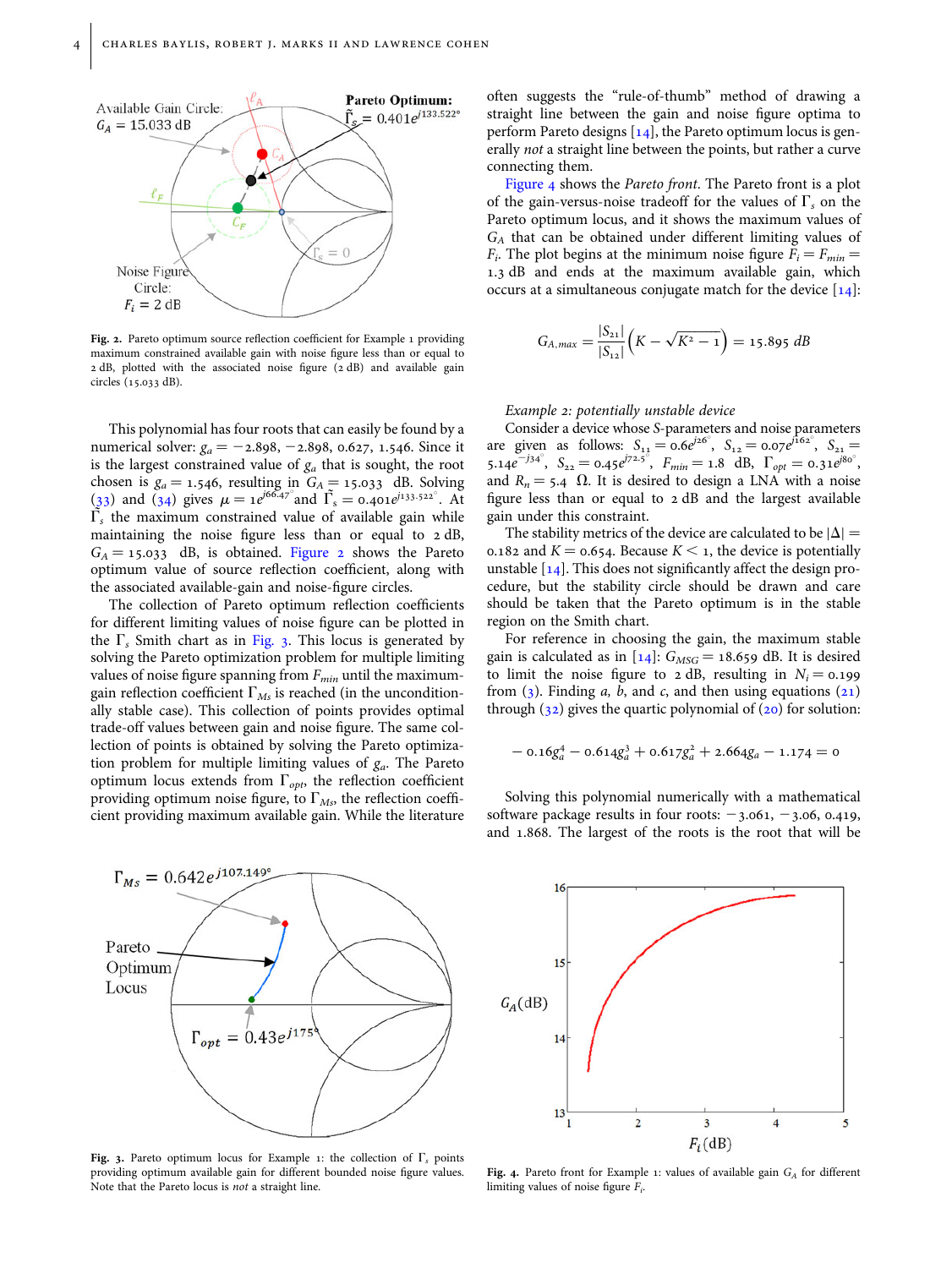<span id="page-4-0"></span>

Fig. 5. Pareto optimum source reflection coefficient for Example 2 providing maximum constrained available gain with noise figure less than or equal to 2.0 dB, plotted with the associated noise figure (2.0 dB) and available-gain (16.933 dB) circles. The stability circle is also shown, and it is apparent that the Pareto optimum solution is in the stable region.

used:  $g_a = 1.868$ , corresponding to  $G_A = 16.933$  dB. Using (33) and (34) gives  $\mu = 1e^{-j49.4^{\circ}}$  and  $\tilde{\Gamma}_s = 0.302e^{-j7.92^{\circ}}$ .

This choice of reflection coefficient provides  $F_i = 2$  dB and  $G_A = 16.933$  dB. This gain is less than the maximum stable gain, which serves as an informal figure of merit indicating a comfortable level of gain that can be accomplished without too closely approaching instability. Figure 5 shows the Pareto optimum source reflection coefficient along with its associated available gain and noise figure circles. The input stability circle is also shown on this plot. Because  $|S_{22}|$  $\leq$  1, the center of the Smith chart is in the stable region [[14](#page-5-0)], so the identified Pareto optimum source reflection coefficient will provide stable operation. Figure 6 shows the Pareto optimum locus for this device. Because the device is potentially unstable, the Pareto optimum locus approaches the unstable region rather than a stable gain optimum. Figure 7 shows the Pareto front.



Fig. 6. Pareto optimum locus for Example 2: the Pareto optimum locus goes between the optimum noise figure termination and the stability circle for this potentially unstable device. Note that the Pareto locus is not a straight line.



Fig. 7. Pareto front for Example 2: values of available gain  $G_A$  for different limiting values of noise figure  $F_i$ .

While the constrained optimum  $\tilde{\Gamma_s} = 0.302e^{-j7.92^\circ}$  is in the stable region of the  $\Gamma_s$  Smith Chart, the design may become unstable if the choice of  $\Gamma_L$  is not made carefully, as in any amplifier design. In some cases, choosing  $\Gamma_L$  to obtain a conjugate match at the output may result in an unstable termination. Thus, care must be taken to accomplish a design where both  $\Gamma_s$  and  $\Gamma_L$  are in the stable regions of their respective Smith Charts.

## IV. CONCLUSIONS

An analytical approach has been presented and demonstrated for finding the Pareto optimum source reflection coefficient to dually optimize the available gain and noise figure. This will allow the optimization of radar receivers to meet changing noise and gain requirements based on different scenarios that may be encountered. In most design or optimization situations, a bound is placed on one of the criteria and the other is optimized within this bound. In any case, the exact optimum solution can be found in closed form by solution of a fourth-order polynomial. Examples have been provided in the use of these methods to optimize LNAs for both unconditionally stable and potentially unstable devices. This analytical approach is expected to find application in LNA design and in speeding the real-time optimization of reconfigurable radar receiver amplifiers.

## ACKNOWLEDGEMENTS

This work was funded by a Summer Sabbatical from Baylor University and a grant from the National Science Foundation (Grant Number ECCS-1343316).

#### REFERENCES

[1] Eye, R.; Allen, D.: 77 GHz low noise amplifier for automotive radar applications, in 25th Gallium Arsenide Integrated Circuit (GaAs IC) Symp. Technical Digest, November 2003, 139–142.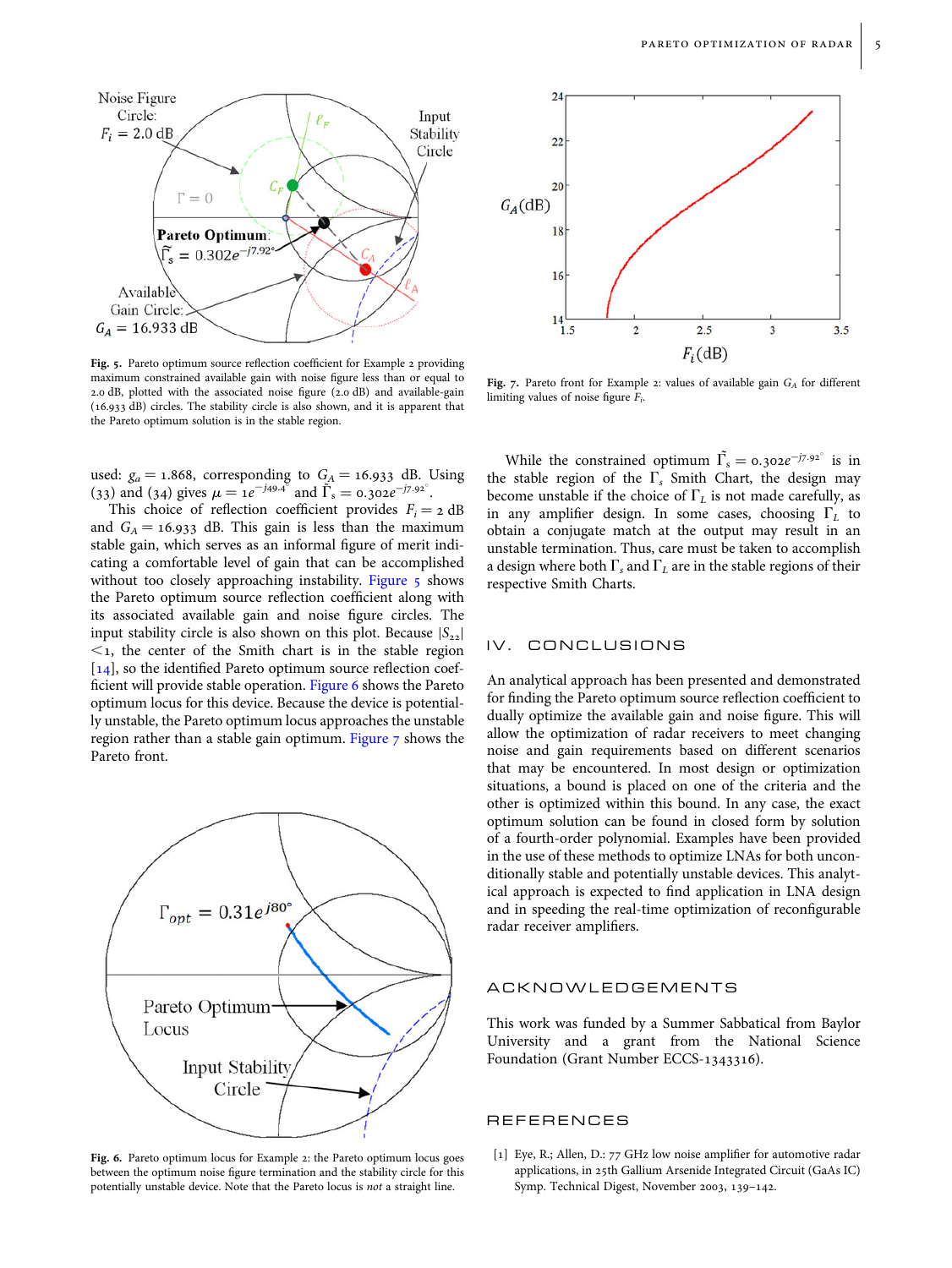- <span id="page-5-0"></span>[2] Hartmann, M.; Wagner, C.; Seemann, K.; Platz, J.; Weigel, R.: A lowpower low-noise single-chip receiver front-end for automotive radar at 77 GHz in silicon-germanium bipolar technology, in 2007 Radio Frequency Integrated Circuits Symp., Honolulu, Hawaii, June 2007, 149–152.
- [3] Kuo, W.-M.L.; Liang, Q.; Cressler, J.D.; Mitchell, M.A.: An X-Band SiGe LNA with 1.36 dB mean noise figure for monolithic phased array transmit/receive radar modules, in 2006 Radio Frequency Integrated Circuits Symp., San Francisco, California, June 2006.
- [4] Kuo, W.-M.L. et al.: A low-power, X-Band SiGe HBT low-noise amplifier for near-space applications. IEEE Microw. Wireless Compon. Lett., **16** (9) (2006), 520-522.
- [5] Dawood, M.; Narayanan, R.M.: Receiver operating characteristics for the coherent UWB random noise radar. IEEE Trans. Aerosp. Electron. Syst., 37 (2) (2001), 586–594.
- [6] Fukui, H.: Available power gain, noise figure, and noise measure of two-ports and their graphical representation. IEEE Trans. Circuit Theory, CT-13 (2) (1966), 137–142.
- [7] Nieuwoldt, A.; Ragheb, T.; Massoud, Y.: SOC-LNA: synthesis and optimization for fully integrated narrow-band CMOS low-noise amplifiers, in Proc. of the 43rd Annual Design Automation Conf., 2006, 879–874.
- [8] Nieuwoudt, A.; Ragheb, T.; Massoud, Y.: Hierarchical optimization methodology for wideband low noise amplifiers, in Proc. of the 2007 Asia and South Pacific Design Automation Conf., 2007, 68–73.
- [9] Nguyen, T.-K.; Kim, C.-H.; Ihm, G.-J.; Yang, M.-S.; Lee, S.-G.: CMOS low-noise amplifier design optimization techniques. IEEE Trans. Microw. Theory Tech., 52 (5) (2004), 1433–1441.
- [10] Fukui, H.: The noise performance of microwave transistors. IEEE Trans. Electron Devices, 13 (3) (1966), 329–341.
- [11] Fukui, H. et al.: Optimization of low-noise GaAs MESFETs. IEEE Trans. Electron Devices, 27 (6) (1980), 1034–1037.
- [12] Hashemi, H.; Hajimiri, A.: Concurrent multiband low-noise amplifiers – theory, design, and applications. IEEE Trans. Microw. Theory Tech., 50 (1) (2002), 288–301.
- [13] Niu, G.; Cressler, J.D.; Zhang, S.; Joseph, A.; Harame, D.: Noise-gain tradeoff in RF SiGe HBTs. Solid State Electron., Elsevier Press, 49 (9) (2002), 1445–1451.
- [14] Gonzalez, G.: Microwave Transistor Amplifiers:Analysis and Design, 2nd ed., Prentice-Hall, 1997.
- [15] Miettinen, K.: Nonlinear Multiobjective Optimization, Kluwer Academic Publishers, 1998.
- [16] Baylis, C. et al.: Designing transmitters for spectral conformity: power amplifier design issues and strategies. IET Radar Sonar Nav., 5 (6) (2011), 681-685.
- [17] Ubostad, M.; Olavsbraten, M.: Linearity performance of an RF power amplifier under different bias and load conditions with and without DPD, in 2010 IEEE Radio and Wireless Symp. Digest, 232–235.
- [18] Martin, J.; Baylis, C.; Cohen, L.; de Graaf, J.; Marks, R.J. II: A peaksearch algorithm for load-pull optimization of power-added efficiency and adjacent-channel power ratio. IEEE Trans. Microw. Theory Tech., 62 (8) (2014), 1772–1783.
- [19] Fellows, M.; Baylis, C.; Martin, J.; Cohen, L.; Marks, R.J. II: Direct algorithm for the Pareto load-pull optimization of power-added efficiency and adjacent-channel power ratio. IET Radar Sonar Nav., 8 (9) (2014), 1280–1287.



Charles Baylis is an associate professor of electrical and computer engineering at Baylor University, where he directs the Wireless and Microwave Circuits and Systems Program. Dr. Baylis received B.S., M.S., and Ph.D. degrees in electrical engineering from the University of South Florida in 2002, 2004, and 2007, respectively. His research focuses

on spectrum issues in radar and communication systems and has been sponsored by the National Science Foundation and the Naval Research Laboratory. He has focused his work on the application of microwave circuit technology and measurements, combined with intelligent optimization algorithms, to creating reconfigurable transmitters. He serves as the general chair of the annual Texas Symposium on Wireless and Microwave Circuits and Systems, technically cosponsored by the IEEE Microwave Theory and Techniques Society (MTT-S). He also serves as student activities chair of the IEEE MTT-S Dallas chapter.



Robert J. Marks, II is a distinguished professor of electrical and computer engineering at Baylor University, Waco, Texas. When at the University of Washington, he served for 17 years as the faculty advisor to the student chapter of Campus Crusade for Christ. He is a Life Fellow of the IEEE and a Fellow of the Optical Society of America.

His consulting activities include DARPA, Microsoft Corporation, Pacific Gas and Electric, and Boeing Computer Services. His research has been funded by organizations such as the National Science Foundation, General Electric, Southern California Edison, EPRI, the Air Force Office of Scientific Research, the Office of Naval Research, the Whitaker Foundation, Boeing Defense, the National Institutes of Health, The Jet Propulsion Lab, Army Research Office, and NASA. His most recent books are Handbook of Fourier Analysis and Its Applications (Oxford University Press, 2009) and Biological Information-New Perspectives (Singapore: World Scientific, 2013), coedited by M. J. Behe, W. A. Dembski, B. L. Gordon, and J. C. Sanford. He has an Erdos-Bacon number of 5.

Lawrence Cohen received the Bachelor's of Science degree in electrical engineering from The GeorgeWashington University, Washington, DC, USA, in 1975 and the Master's of Science degree in electrical engineering from Virginia Tech, Blacksburg, VA, USA, in 1994. He has been involved in electromagnetic compatibility (EMC) engineering and management, shipboard antenna integration, and radar system design for 32 years. In this capacity, he has worked in the areas of shipboard electromagnetic interference (EMI) problem identification, quantification and resolution, mode-stirred chamber research and radar absorption material (RAM) design, test, and integration. In March 2007, he acted as the Navy's Principal Investigator in the assessment of radar emissions on aWiMAX network.